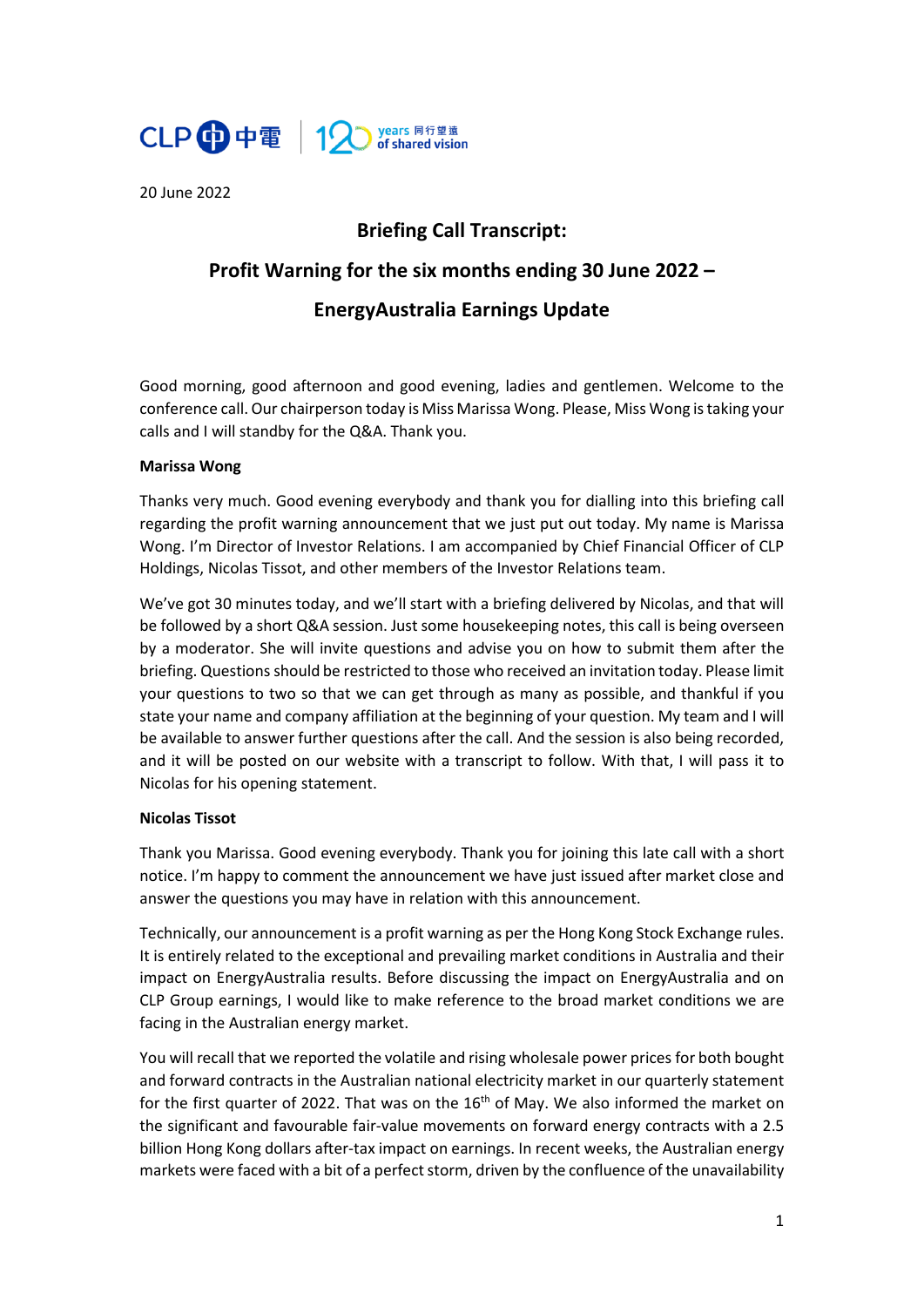of some major coal-fired power stations, weather incidences, and high, if not very high, global commodity prices associated with the Russia–Ukraine conflict. As a result, prices in the national electricity market have further escalated to unprecedented and extreme levels in May. This has impacted further the spot market on a day-to-day basis and also driven forward contract prices higher. As a result of the persistent high prices in the market, and the concerns about the security and reliability of supply, reaching mid-June, the Australian energy market operator, known as AEMO, first introduced a 300 Australian dollars per megawatt hour price cap in most Australian states. And then, on the 15<sup>th</sup> of June, so just a few days ago, suspended the NEM spot market for the first time since its inception in 1998. We are facing really unprecedented event and we acknowledged and supported, EnergyAustralia authorities acknowledged and supported the decision of AEMO to temporarily close down the spot electricity market at that time, as the situation was posing challenges to the entire energy industry.

If I now turn to the impact on EnergyAustralia earnings, the first and most significant impact of these market conditions on EnergyAustralia earnings, as well as CLP Group earnings have been in relation to the use of the futures market to hedge our limited long position. As a gentailer, EnergyAustralia runs a broadly balanced portfolio with a limited long position in the generation side of the business. And we usually hedge that position ahead of time over a oneto two-year, one- to two-year period. As wholesale prices rise, our existing forward sold contracts signed in the past at lower prices, basically in 2020, 2021 for the contract in portfolio right now, they have become out of the money when marked to market against the high prices. And this is reflected in the fair-value movement as accounting unrealised losses.

Based on the Group's unaudited management accounts for the first five months ended  $31<sup>st</sup>$  of May 2022, the unfavourable fair-value loss after tax for EnergyAustralia was approximately 7.2 billion Hong Kong dollars, which will impact the Group's operating earnings. This is recognised in the operating earnings line as per the accounting standards.

As I said before, these forward energy contracts are entered into by EnergyAustralia for economic hedging purposes, and they will provide benefits to the business in future periods when they unwind as the contracts expire, write off and then expire. As a reminder, according to accounting rules, they do not qualify for hedge accounting, and these fair-value losses are incorporated into our operating earnings. Furthermore, the unfavourable mark-to-market loss of 7.2 billion Hong Kong dollars relate to movements of forward energy contract positions at a particular point in time. That is, the loss is subject to change, depending on the forward prices prevailing in the market at the time of measurement. Obviously, the mark to market is going to continue to evolve on a daily basis until the final picture of the fair value is taken on the  $30<sup>th</sup>$  of June 2022 to prepare our interim accounts to be announced on the  $8<sup>th</sup>$  of August.

The second impact on energy coming from EnergyAustralia in recent weeks and months is in relation to the operational performance of the business. That's a more limited impact, but it's still a significant one. And we wanted to clarify to the market our situation in that respect. We communicated already now in our quarterly report that the financial performance of our energy segments in Australia was adversely affected by two things. First, relatively low prices received for electricity generated from the power stations based on hedging undertaken in previous years. And second, lower-than-expected generation from both Yallourn and Mount Piper, which has required EnergyAustralia to buy electricity at high prices from the spot market to settle contracts not covered by the power stations themselves.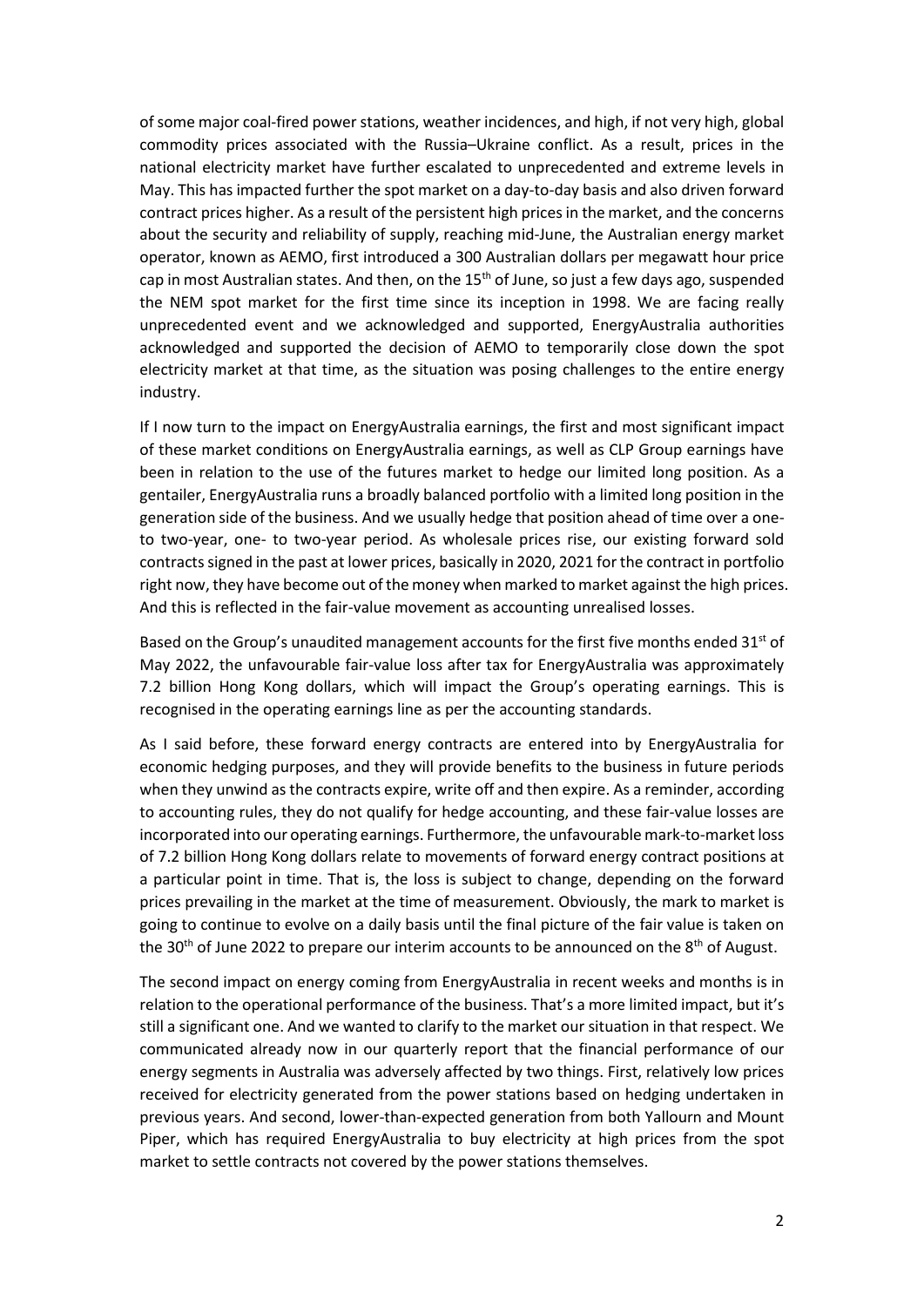I wanted to report today that we have continued to experience unplanned outages at Yallourn and Mount Piper, has also continued to be fuel constrained due to lower-than-expected coal deliveries from EnergyAustralia's supplier, the Springvale mine. And I'm happy to update that this week, three units out of four are running at Yallourn and that both Mount Piper units are back up. The impact during the first five months of the year was significant, and we reported in our announcement that for the five months ended  $31<sup>st</sup>$  of May 2022, EnergyAustralia's contribution to the Group after-tax operating earnings, excluding the fair-value loss, was approximately 1.1 billion Hong Kong dollars lower than the same period for 2021. If you take into account the impact of the fair-value losses and the lower-than-expected operating performance of EnergyAustralia's generation assets, the consolidated operating earnings of the Group for the first five months ended  $31^{st}$  of May is a loss of approximately 3.7 billion Hong Kong dollars.

I want to mention that outside of Australia, all the other units of the Group are delivering at a level which is very similar to the same period last year. So really, the announcement today is entirely focused on the situation in Australia. The rest of the Group does not require any specific comments or announcements.

In summary, and before I give everybody the opportunity to ask questions, there remain challenging conditions in Australia, and we said that since the beginning of the year, and it continues to be so, and we are working around the clock with the EnergyAustralia teams for the market operators and our customers. Although there are some short-term challenges, we are unperturbed by the volatility, and we remain confident in our ability to deliver long-term shareholder value through our EnergyAustralia business. Thanks for your attention, and I'm happy to answer your questions.

#### **Marissa Wong**

Moderator, if you could open it up to the questions now, please?

#### **Moderator**

Thank you. Ladies and gentlemen, we are now open for questions. If you would like to register for a question, please press star one on your telephone. Thank you.

Our first question comes from Pierre Lau, with Citi. Please go ahead, Pierre. Thank you.

#### **Question 1**

Hello, good evening everyone. Thanks for your time today. My two questions on the company is that the first one is you mentioned in your 2021 results announcement saying that you are looking for a potential investor to take up some minority stake in your Australian business. Could you let us know whether there is any update in the last few months? And second question is, obviously, your Australian business seems to have profitability lower than previous expectations, and the question is whether you will further write down the assets there with more impairment losses. Thank you.

#### **Nicolas Tissot**

Starting with the first question, we completely confirm the direction of travel communicated at the beginning of the year. We are open to the idea of establishing a partnership in Australia. That could be at the level of a specific project or project that could be globally. But yes, we confirm our view that the best way to support the further development of the growth of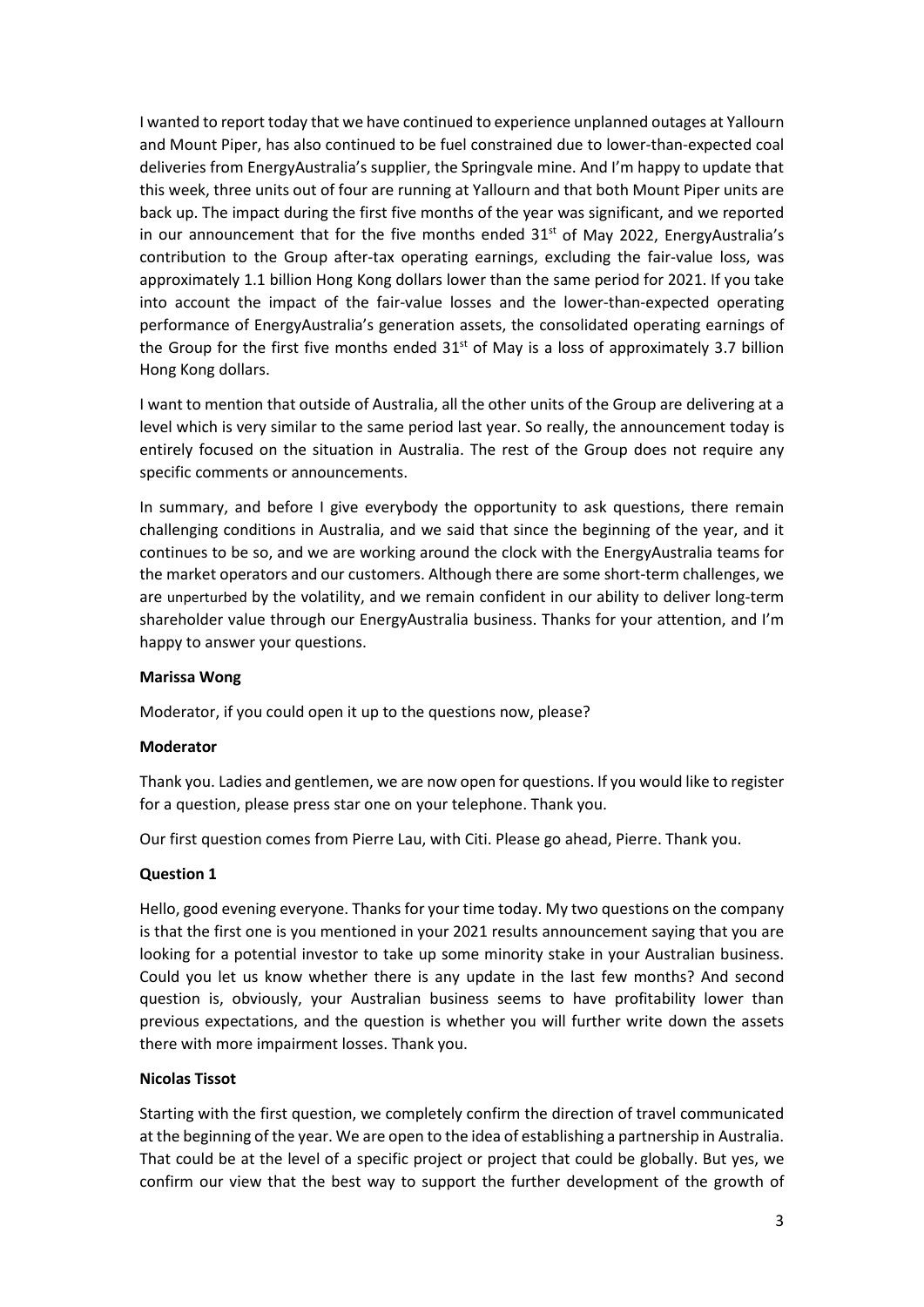EnergyAustralia for us is to partner with a like-minded partner because we feel that in terms of capital required for participating to energy transition and in fact accelerating in Australia, we think that the best interest of CLP is to establish a partnership, so we are actively looking for partners, but there's not much more I can say about it. Work in progress.

About the write-down, it's obviously too early to comment about that one, and we have no particular announcement in that respect. I will just say that we will comply by the accounting standard. We will review any possible trigger events for the two CGUs, the two cashgenerating units in Australia, and if needed, if we have a trigger, we will run a full impairment exercise, but this is too early to comment on that one, but obviously we will closely monitor the situation as required. Thank you for the questions, Pierre.

#### **Moderator**

Thank you. Our next question comes from Stephen Tsui with JP Morgan. Please go ahead. Thank you.

### **Question 2 – Stephen Tsui, JPM**

Hi. Thank you for your time today. I have two questions. First is about the Australia business because you mentioned that the profit after tax was 1.1 billion lower than same period last year. So can you please give us a breakdown as to how much from retail and how much from wholesale? And then secondly, can you please give us an update on your several businesses in China, also India, and also other parts of the portfolio. Thank you.

### **Nicolas Tissot**

So I guess you are talking about the state of the 1.1 billion Hong Kong dollars decrease of aftertax performance, underlying performance. I guess that's my understanding. We are going to look for a more detailed answer, but I would like to mention that this is not a results announcement, so we are not going to provide many details. I think our key purpose today was really to inform the market about key developments that we felt needed to be understood and shared with the market early in the process. But we will detail the first half performance in our results announcement early August. Having said that, basically, you heard where the shortfall in underlying earnings is coming from. It's coming from our energy segment. And it's relating to one key asset of the portfolio, Yallourn, to unplanned outages. So this part is really flowing the P&L of the energy segment in Australia. And the second source of shortfall is basically the issues with the coal supply of Mount Piper in a very challenging fossil fuel market. And this is true also internationally, as you are certainly aware, and this part is also flowing the P&L of our energy segment. So I would say, we see if we can provide you with further details, but the vast majority of the shortfall is coming from our energy segment in Australia.

#### **Marissa Wong**

Stephen, on that point, we don't give further guidance on specifics related to our current performance of retail versus wholesale, but you won't have to wait too long because on the  $8<sup>th</sup>$  of August, we will have our interim results, and that's when we can communicate that split between wholesale and retail.

And the other part of the question, Nicolas.

## **Nicolas Tissot**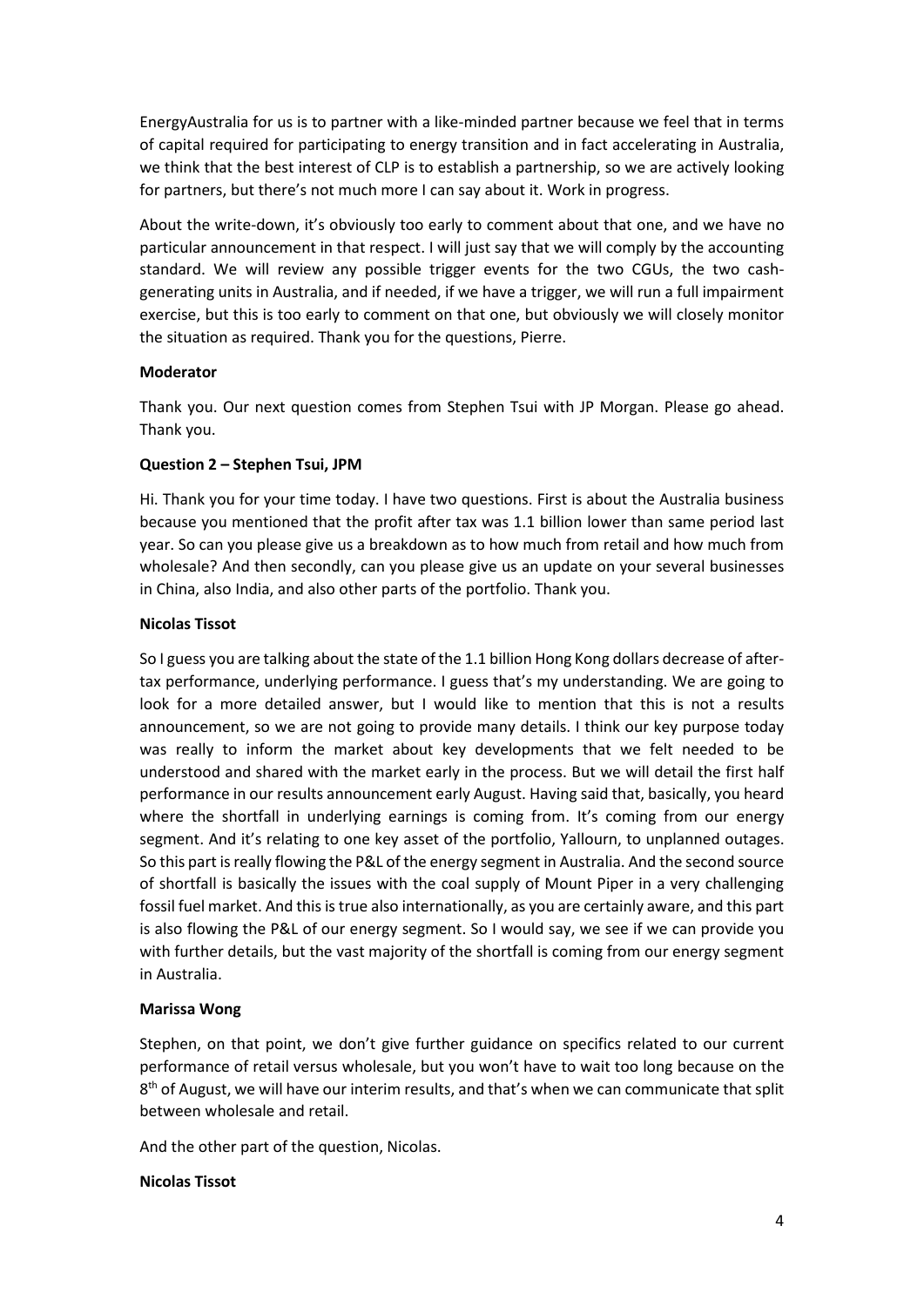So I'm happy to give a brief update on China and India, but basically, broadly speaking, the rest of the Group is behaving at a level and generating a level of earnings which is very similar to last year, at least until the end of May, which is the reference of our announcement. I think the key updates on China are relating to also the pressure coming from the international energy market on the coal supply, and it is inputting some significant pressure on our coal operations. But as a reminder, it is a quite small part of our portfolio in the Mainland, and the rest of the portfolio is first and foremost our nuclear operation. It's behaving very very well and according to plan. So, yes, there is some challenge, but limited to the coal-fired capacity. And all the rest of the portfolio, with Yangjiang performing really well, Daya Bay performing also well, and all the renewable portfolio broadly in line with last year. So that's the quick update on China.

And India is also delivering, I would say, at full pace based on the existing portfolio of renewables. Obviously, there is one coal asset in India, and it is exposed to the pressure coming from the situation, the tense situation on the coal market, but overall, the performance of India is also very similar to last year, broadly speaking.

Stephen, you didn't ask the question, but Hong Kong is doing well. I just remind you that the majority of our earnings.

#### **Stephen Tsui, JPM**

Thank you. If I can ask a quick follow-up question that our dividend policy should be independent of the fair-value changes, right? So we should assume a stable dividend.

#### **Nicolas Tissot**

I think we, I mean we have distributed a level of dividend over the results of 21, which was exactly similar to last year, so I think it is very important for the Group to continue with a consistent, stable way to serve the shareholders in terms of dividends, and there's no change in our approach to dividends, but then we always make a decision on dividends once we know the results of the year, and this is the final call of our Board to make the decision. But I think there's no change or no reason to change that I can report.

#### **Stephen Tsui, JPM**

Thank you.

#### **Moderator**

Thank you. Our next question comes from Evan Li with HSBC. Please go ahead. Thank you.

#### **Question 3 – Evan Li, HSBC**

Hi, it's Evan here. I have a couple of questions. First of all, you obviously mentioned about how wholesale prices have sort of been hedged. Can you give us some details of how your fuel prices have been controlled in 2022 should coal had been available? And also, the second question to that is how much of your historical costs since the original purchase of EnergyAustralia from Day 1, how much of that has been impaired?

#### **Nicolas Tissot**

So on the exposure to fuel prices as we already discussed in this call, I mean this is an international energy crisis with a lot of impacts coming from the conflict between Ukraine and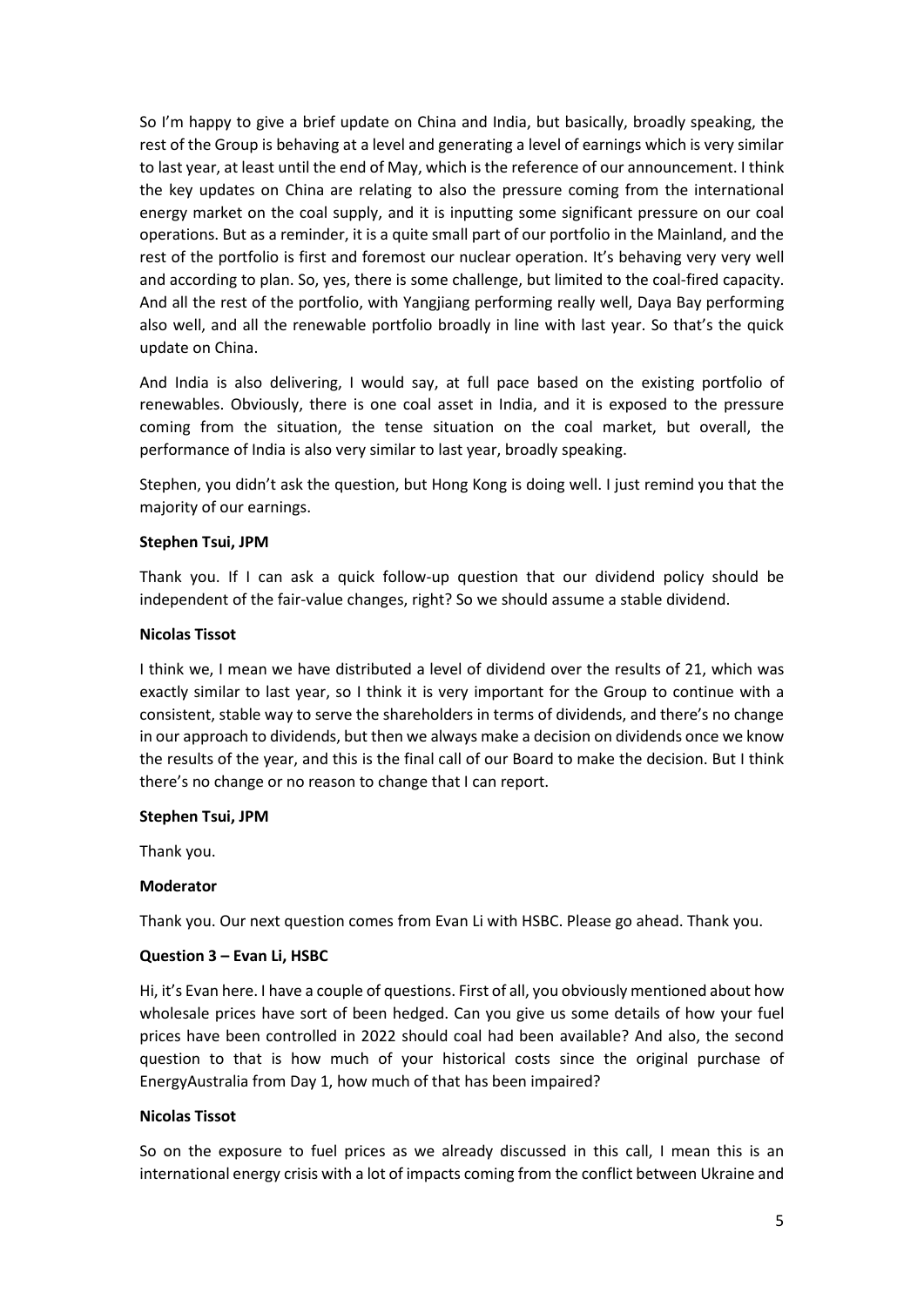Russia, and there is international pressure on prices everywhere, including in Asia-Pacific, and that has put some pressure, and we are not entirely immune to this pressure. But we have some elements of protection. So I will first start with Australia because this is the topic of today. So in Australia, you know that our Yallourn power plant also comes with a mine, so we are sourcing the coal from our own mine, so we are entirely protected from international market prices. And in Mount Piper, we have a main supplier, with whom we have a multi-year contract, also at fixed price. So we have some element of protection here. And talking about gas, also, we have significant protection coming from multi-year contracts. So in Australia, we are pretty well protected. I think your question is also on the rest of the portfolio, but I would say that in most parts of our portfolio, we have limited exposure. Hong Kong is also put under some form of pressure, but first, with this Scheme of Control, the fuel costs are passed through to the Scheme of Control business. So we are passing this pressure to the end customers through the Fuel Clauce account. Also we have some protection coming from the fact that we have long-term partnerships with a limited number of suppliers, and our prices are not directly connected to international prices. So we are also, we actively manage the position through long-term sourcing. And I think the place where the exposure is the most direct to coal prices is actually in China with the caveat that in China, as you know, international prices are not directly applied, but they are somehow influenced by international prices. So we are using all the options available to buy our coal in China from suppliers who provide attractive prices. And we also benefit from all the measures taken by the government to stabilise coal prices. So I think you should not think globally of CLP as a group with a large, direct exposure to international volatile prices.

#### **Marissa Wong**

On your question on the impairment, the answer there is it's around 3 billion dollars Australian to date for EnergyAustralia.

#### **Evan Li, HSBC**

Got it. Got it. If I were to ask you another question, you know, sort of, you know, on the situation that we have, if the coal-fired units were available, should we expect, how much of those fair-value loss do you think would be encountered by the profit increases. I just want to try to understand, you know, your hedging strategy and position for this year and how the situation might be if those units had become available and under the current market, you know, how much would that be covered by the hedge?

#### **Nicolas Tissot**

I think in the first part, as we explained, including in the first quarter, we had the moments where we were kind of over-hedged, so we were not in a position to deliver the electricity associated with the hedges we had taken, so that has triggered some losses, which have nothing to do with the mark to market by the way. And I think it's because it was unplanned outages, but looking forward, if we are in a position to continue to return to, let's say, normal availability levels, we should no longer see this phenomenon because we are basically hedging based on expected availability. So I think with the situation and with the recent efforts to put back on the units of both Piper and Yallourn, we should certainly see less of what we've seen in the first half during the second half.

#### **Evan Li, HSBC**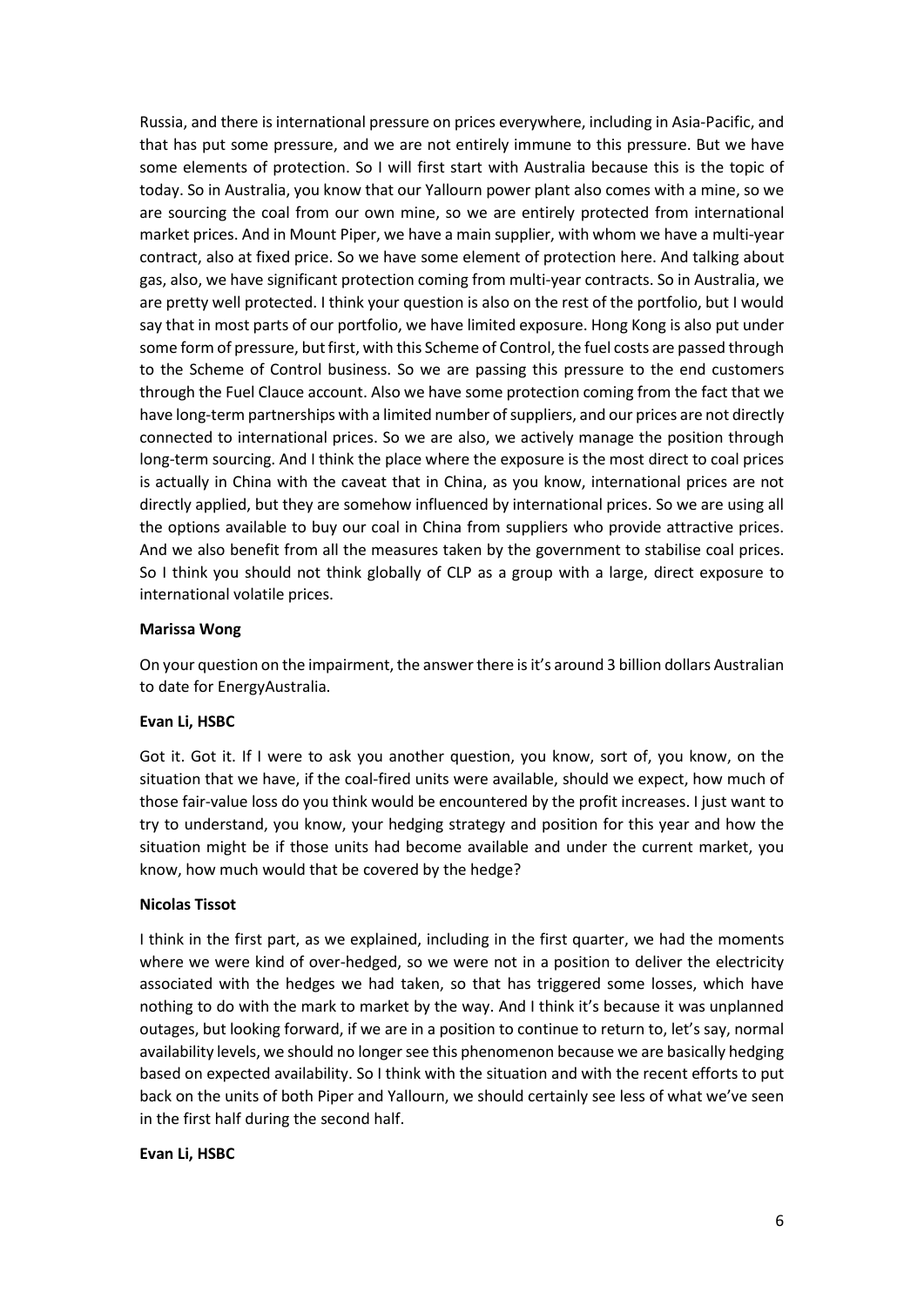Got it. Got it. Thank you. Thank you very much.

#### **Marissa Wong**

I think we're heading up against time, so probably room for one more question, please.

#### **Moderator**

Thank you. Our last question today comes from Teresa Yan with Morgan Stanley. Please go ahead, Teresa. Thank you.

#### **Question 4 – Teresa Yan, Morgan Stanley**

Hi, thank you Nicolas and Marissa for taking our questions. So first, we would like to ask, in July, alone, in a single month, because we noticed that the power generation of EA has improved meaningfully in that single month, so would EA make a positive contribution considering the rebound in the generation and the higher power tariff? And then also we would like to ask, in terms of the impairment risk, can you give us a breakdown of the goodwill between the energy business and the retail part? Thank you.

#### **Nicolas Tissot**

I'm not sure … what was your question on July month Teresa?

#### **Teresa Yan**, **Morgan Stanley**

Yes, in July, sorry, in June, my bad.

#### **Nicolas Tissot**

Yes, June. I was surprised you were talking about July.

#### **Teresa Yan, Morgan Stanley**

Sorry, yes. In June, can EA make a positive contribution, given the rebound in the generation and the higher power tariff?

#### **Nicolas Tissot**

Yes, I think the situation, if we keep on with the type of availability we have restored in the last few weeks or days, I think we can get to a better contribution, but keep in mind that we are still hedged for most of our generation, with prices coming from 2021, 2020, which were low prices. Our hedges are still way out of the money. So the improvement will come from being able to provide the electrons and be in a positive way of the hedges, but still the reference realised prices, we will get in June and also in the second half will be based on our hedging in the last few years.

On the impairment risk, I am afraid I cannot be very specific, but I think if I look at performance rebounding, on another question earlier today, I mean most of the shortfall is coming from the energy segment, so I think the pressure is more the energy segment. However, it is a good opportunity to mention that these very high prices are potentially creating opportunities for future earnings for EnergyAustralia, of the energy segment of EnergyAustralia. And as you can expect, I mean, any impairment test would be based on the future cash flows counted, and therefore, even if there is pressure in the short term, the evolution of prices we have seen in the market in the recent weeks is potentially paving the way for improved earnings in the